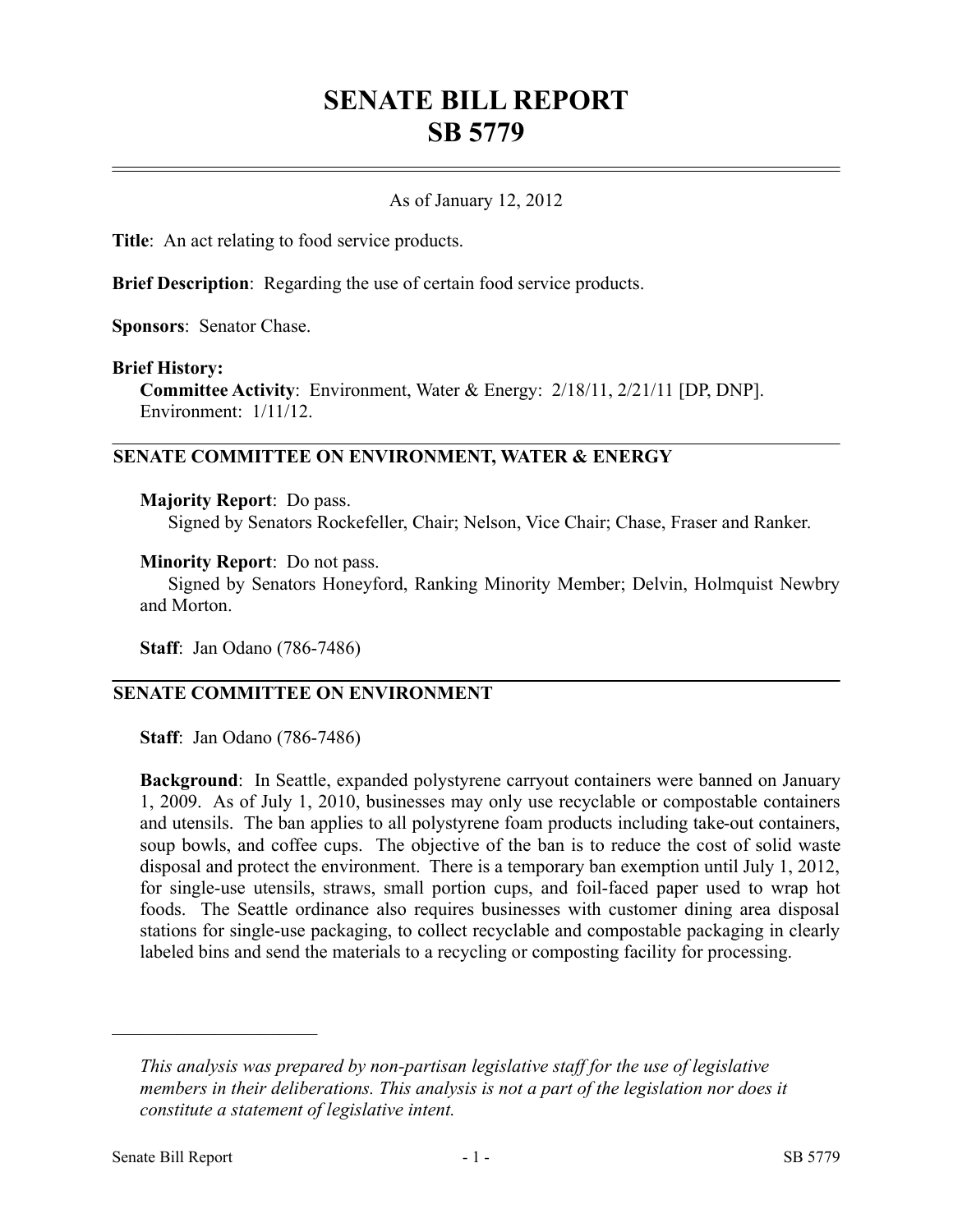In 2011 California considered a bill prohibiting the use of polystyrene foam food containers by January 2013. The bill failed but may be re-introduced this year. There are over 50 local government bans on polystyrene across the United States. The majority of banned polystyrene food ware ordinances require restaurants and businesses to use recycled plastic or compostable alternatives to reduce the amount of solid waste, litter, and beach debris.

**Summary of Bill**: Beginning January 1, 2012, food service businesses are prohibited from selling or providing food for consumption in expanded polystyrene food service products. However, prepackaged soups and other foods that food service businesses sell or otherwise provide to their customers in expanded polystyrene containers that have been filled and sealed prior to receipt by a food service business are exempt. Beginning July 1, 2012, food service businesses are prohibited from selling or providing food for consumption in or with disposable plastic food service ware. Acceptable alternatives must be compostable or recyclable.

Failure to comply with the prohibitions on food service products is a class I civil infraction and subject to a \$250 fine.

**Appropriation**: None.

**Fiscal Note**: Available.

**Committee/Commission/Task Force Created**: No.

**Effective Date**: Ninety days after adjournment of session in which bill is passed.

## **Staff Summary of Public Testimony (Environment, Water & Energy)**:

Testimony From 2011 Regular Session.

PRO: This is a question of our hearts and minds for more recycling. We need to make better progress in addressing the use of plastics. We are not recycling enough. Styrofoam photodegrades, it is not recyclable. There is recyclable Styrofoam, but it is not compostable. We have a large and growing problem with non-biodegradable and non-recyclable products. Seattle's ban has made a big difference in the waste stream. People want options. We need to make sure that these better choices are available.

CON: These products are more expensive and recyclable materials are not ready and not available in all areas. Requiring compostable, corn-based food trays for meat products could result in contamination issues. The costs will shift to the consumer. There are also customer safety and performance issues. There is a lack of recycling and composting facilities. Without these facilities, the gains are marginal. Littering is the problem. It is illegal to dump anywhere in the state and in the waters of the state. We need to keep the litter programs funded. Many state fairs already use these products and provide recycling educational programs. The smaller fairs don't have access to recycling programs or facilities. To find the materials and recycling facilities would be significantly more expensive. There needs to be more time to implement these provisions. Curbside recycling and sorting is costly. There needs to be systems in place to support composting and recycling. This will hit restaurants and small businesses very hard. The problem is us, not the products.